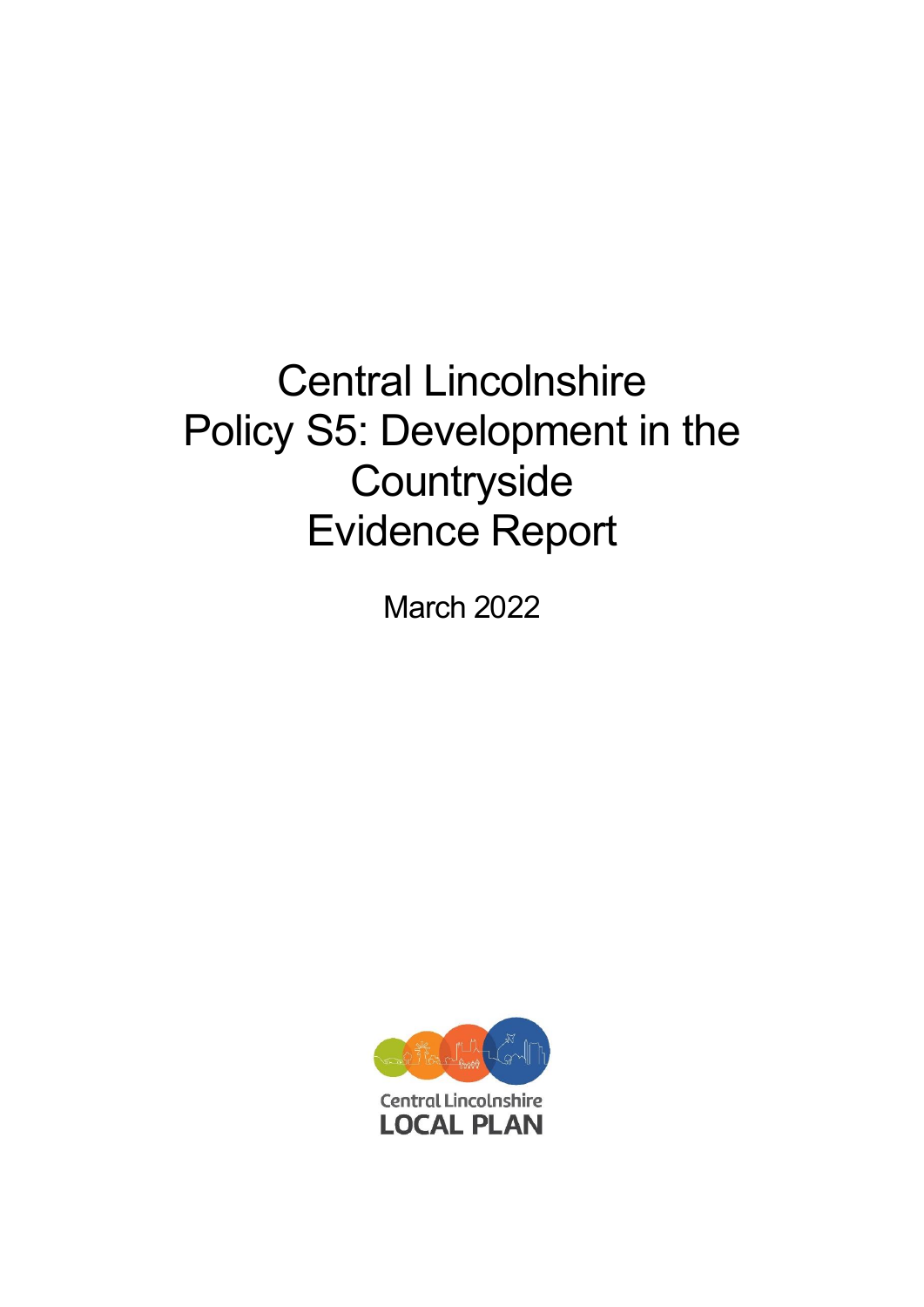# **Contents**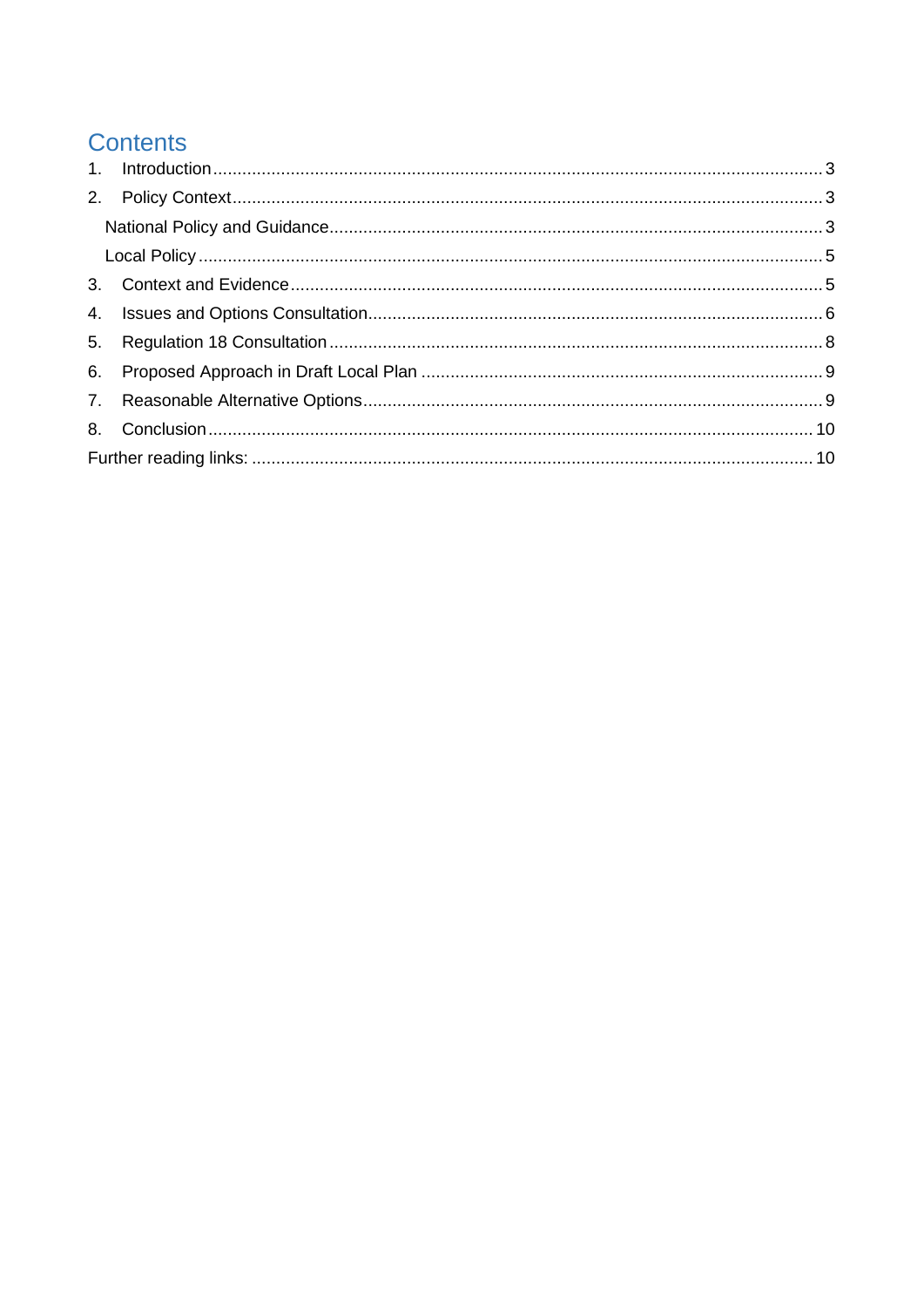## <span id="page-2-0"></span>1. Introduction

- 1.1. The Central Lincolnshire Local Plan is being updated since the first Local Plan for Central Lincolnshire, an area covering the districts of City of Lincoln, North Kesteven and West Lindsey, was adopted in April 2017.
- 1.2. This Evidence Report (which is one of a collection) provides background information and justification for Policy S5, which relates to Development in the Countryside. This is a criteria-based policy approach which will be used to determine whether applications for residential and non-residential proposals and uses are acceptable within the countryside.

# <span id="page-2-1"></span>2. Policy Context

#### National Policy and Guidance

- <span id="page-2-2"></span>2.1. The National Planning Policy Framework (NPPF) (2021) notes a number of relevant paragraphs that relate to development within the countryside.
- 2.2. Paragraph 80, within Chapter 5 Delivering a sufficient supply of homes, sets out expectations for development of residential properties within the countryside.

*"Planning policies and decisions should avoid the development of isolated homes in the countryside unless one or more of the following circumstances apply:* 

*a) there is an essential need for a rural worker, including those taking majority control of a farm business, to live permanently at or near their place of work in the countryside;* 

*b) the development would represent the optimal viable use of a heritage asset or would be appropriate enabling development to secure the future of heritage assets; c) the development would re-use redundant or disused buildings and enhance its immediate setting;* 

*d) the development would involve the subdivision of an existing residential building; or* 

*e) the design is of exceptional quality, in that it:* 

*- is truly outstanding, reflecting the highest standards in architecture, and would help to raise standards of design more generally in rural areas; and - would significantly enhance its immediate setting, and be sensitive to the defining characteristics of the local area."*

2.3. Paragraph 84 explains the importance of sustainable growth of rural businesses including rural tourism.

*"Planning policies and decisions should enable:* 

*a) the sustainable growth and expansion of all types of business in rural areas, both through conversion of existing buildings and well-designed new buildings; b) the development and diversification of agricultural and other land-based rural businesses;*

*c) sustainable rural tourism and leisure developments which respect the character of the countryside; and* 

*d) the retention and development of accessible local services and community*  facilities, such as local shops, meeting places, sports venues, open space, cultural *buildings, public houses and places of worship."*

2.4. Paragraph 85 notes,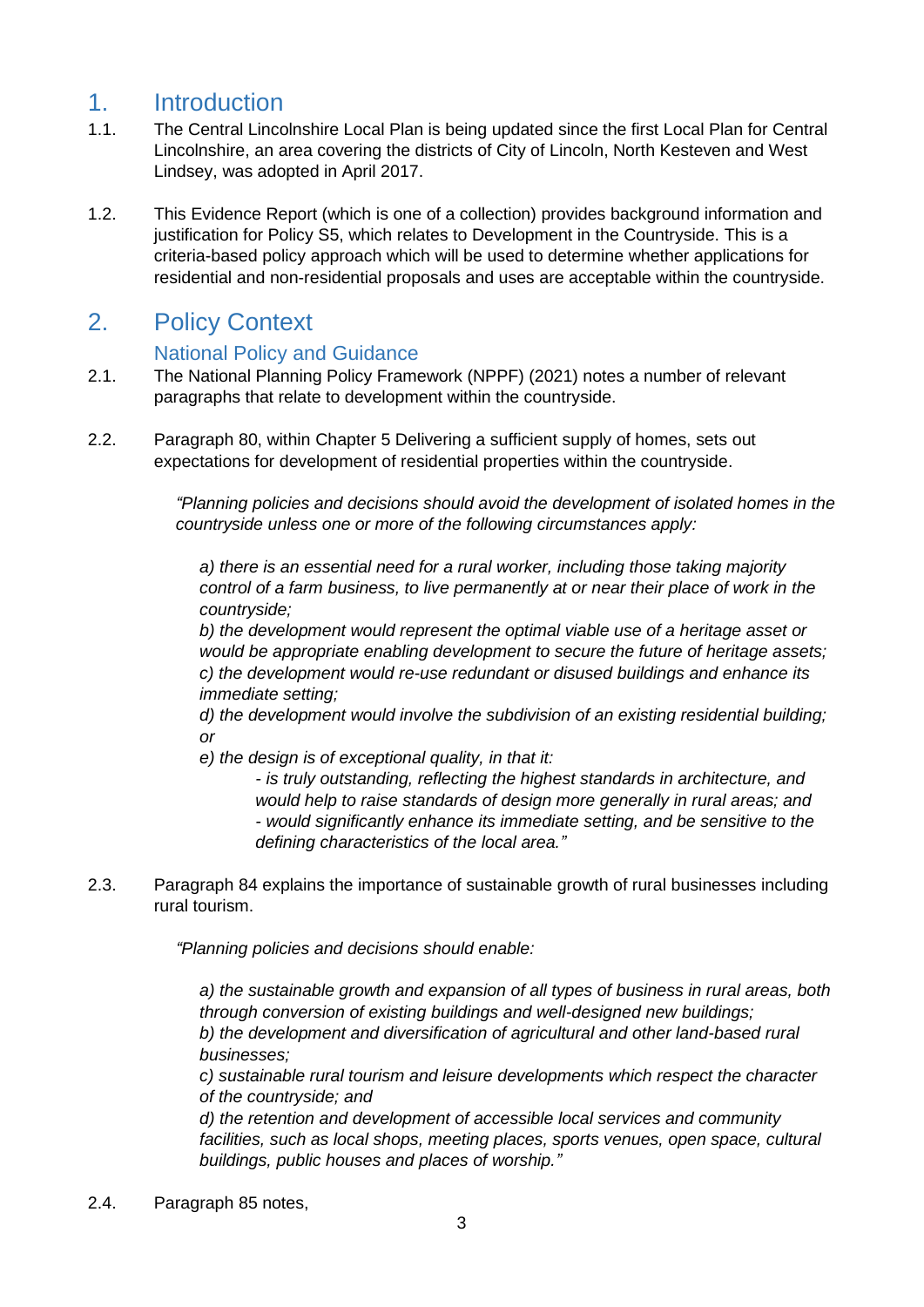*"Planning policies and decisions should recognise that sites to meet local business and community needs in rural areas may have to be found adjacent to or beyond existing settlements, and in locations that are not well served by public transport. In these circumstances it will be important to ensure that development is sensitive to its surroundings, does not have an unacceptable impact on local roads and exploits any opportunities to make a location more sustainable (for example by improving the scope for access on foot, by cycling or by public transport). The use of previously developed land, and sites that are physically well-related to existing settlements, should be encouraged where suitable opportunities exist.*"

2.5. Chapter 15 Conserving and enhancing the natural environment sets out in paragraph 174 that:

> *"Planning policies and decisions should contribute to and enhance the natural and local environment by:*

*a) protecting and enhancing valued landscapes, sites of biodiversity or geological value and soils (in a manner commensurate with their statutory status or identified quality in the development plan); b) recognising the intrinsic character and beauty of the countryside, and the wider benefits from natural capital and ecosystem services – including the economic and other benefits of the best and most versatile agricultural land, and of trees and woodland;"* 

2.6. The Planning Practice Guidance (PPG) was introduced in 2014 and it sets out live guidance on how to implement the policies of the NPPF. The guidance includes details on how isolated homes for rural workers will be assessed in countryside which is relevant to this policy.

#### *How can the need for isolated homes in the countryside for essential rural workers be assessed?*

*Considerations that it may be relevant to take into account when applying paragraph 79a of the NPPF* [Now para. 80, 2021] *could include:*

- *evidence of the necessity for a rural worker to live at, or in close proximity to, their place of work to ensure the effective operation of an agricultural, forestry or similar land-based rural enterprise (for instance, where farm animals or agricultural processes require on-site attention 24-hours a day and where otherwise there would be a risk to human or animal health or from crime, or to deal quickly with emergencies that could cause serious loss of crops or products);*
- *the degree to which there is confidence that the enterprise will remain viable for the foreseeable future;*
- *whether the provision of an additional dwelling on site is essential for the continued viability of a farming business through the farm succession process;*
- *whether the need could be met through improvements to existing accommodation on the site, providing such improvements are appropriate taking into account their scale, appearance and the local context; and*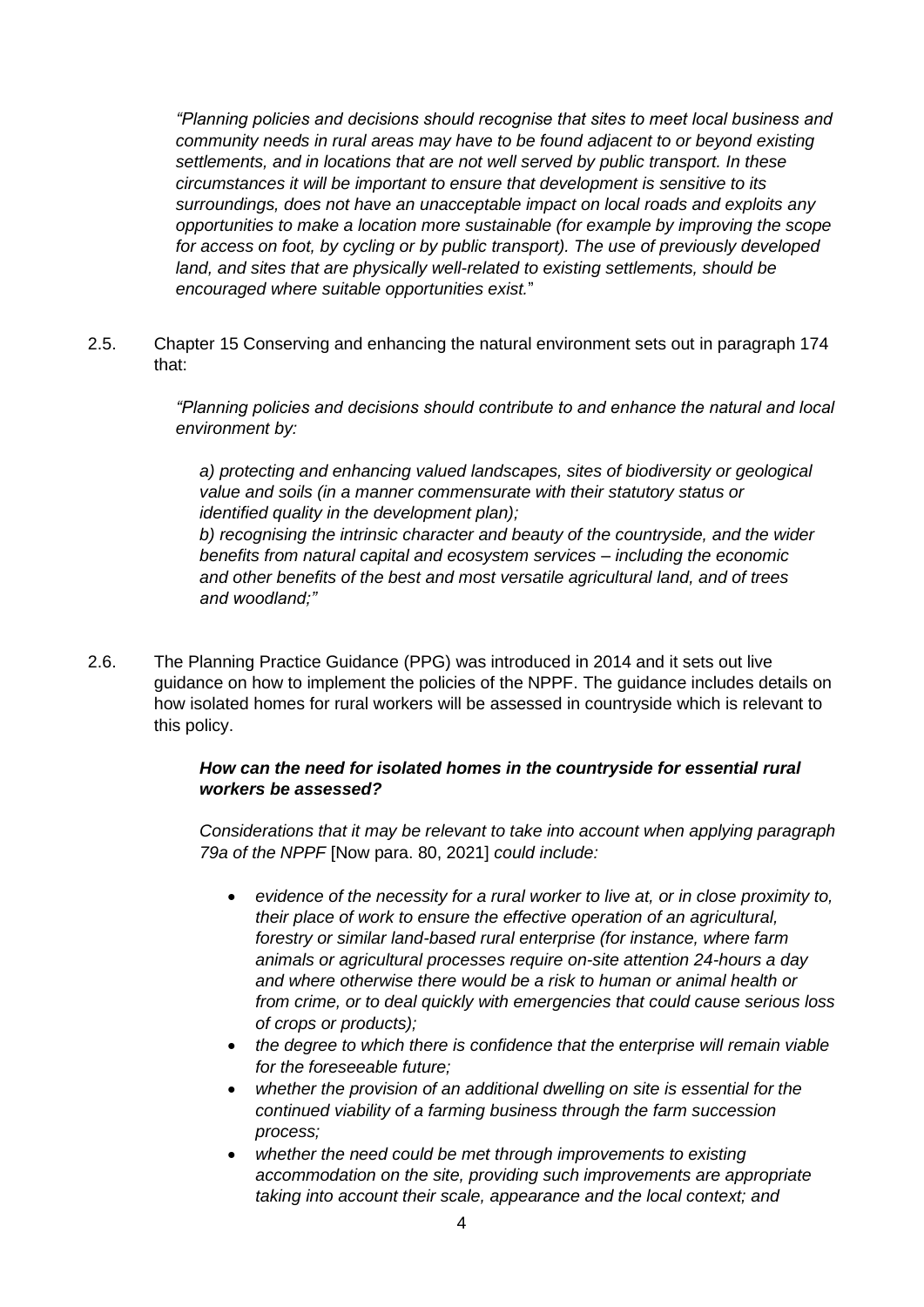• *in the case of new enterprises, whether it is appropriate to consider granting permission for a temporary dwelling for a trial period.*

*Employment on an assembly or food packing line, or the need to accommodate seasonal workers, will generally not be sufficient to justify building isolated rural dwellings.<sup>1</sup>*

#### Local Policy

- <span id="page-4-0"></span>2.7. The adopted Local Plan has provision for development within the countryside set out in Policy LP55 Development within the Countryside. This policy sets out a criteria-based approach for both residential and non-residential development within the countryside.
- 2.8. The policy recognises that the best and most versatile agricultural land should be protected for a number of reasons; the important role of agriculture in the local economy, help to reduce 'food miles' and a desire for people to source local food. The Central Lincolnshire Authorities recognise that the most versatile agricultural land is an irreplaceable resource and should be protected.
- 2.9. The current local plan policy is set out in 7 parts:
	- Part A: Re-use and conversion of non-residential buildings for residential use in the countryside
	- Part B: Replacement of a dwelling in the countryside
	- Part C: Mobile homes within the countryside
	- Part D: New dwellings in the countryside
	- Part E: Non-residential development in the countryside
	- Part F: Agricultural diversification
	- Part G: Protecting the best and most versatile agricultural land
- 2.10. Each part of the policy sets out criteria in which proposals within the countryside will need to satisfy.

# <span id="page-4-1"></span>3. Context and Evidence

- 3.1. Central Lincolnshire is predominantly a rural area with the vast majority of its land in agricultural use. This agricultural economy is vital not only for the local economy but also for the nation's food security.
- 3.2. The Greater Lincolnshire Local Enterprise Partnership (GLLEP) identifies Lincolnshire as the UK Food Valley and has a programme aimed at promoting and enhancing this sector. Agri-food is also one of the GLLEP's priority sectors and this is also the case within Central Lincolnshire.
- 3.3. There are a number of challenges facing agriculture, including increasing influence of technology, a move towards large glass houses for growing crops, the complexities relating to now disappeared EU funding, and many more. As such, it could be said that the industry is in a state of flux. The GLLEP is clear that trends towards automation will continue, and it is evolving its views about how best to take this forward.

<sup>1</sup> PPG Paragraph: 010 Reference ID: 67-010-20190722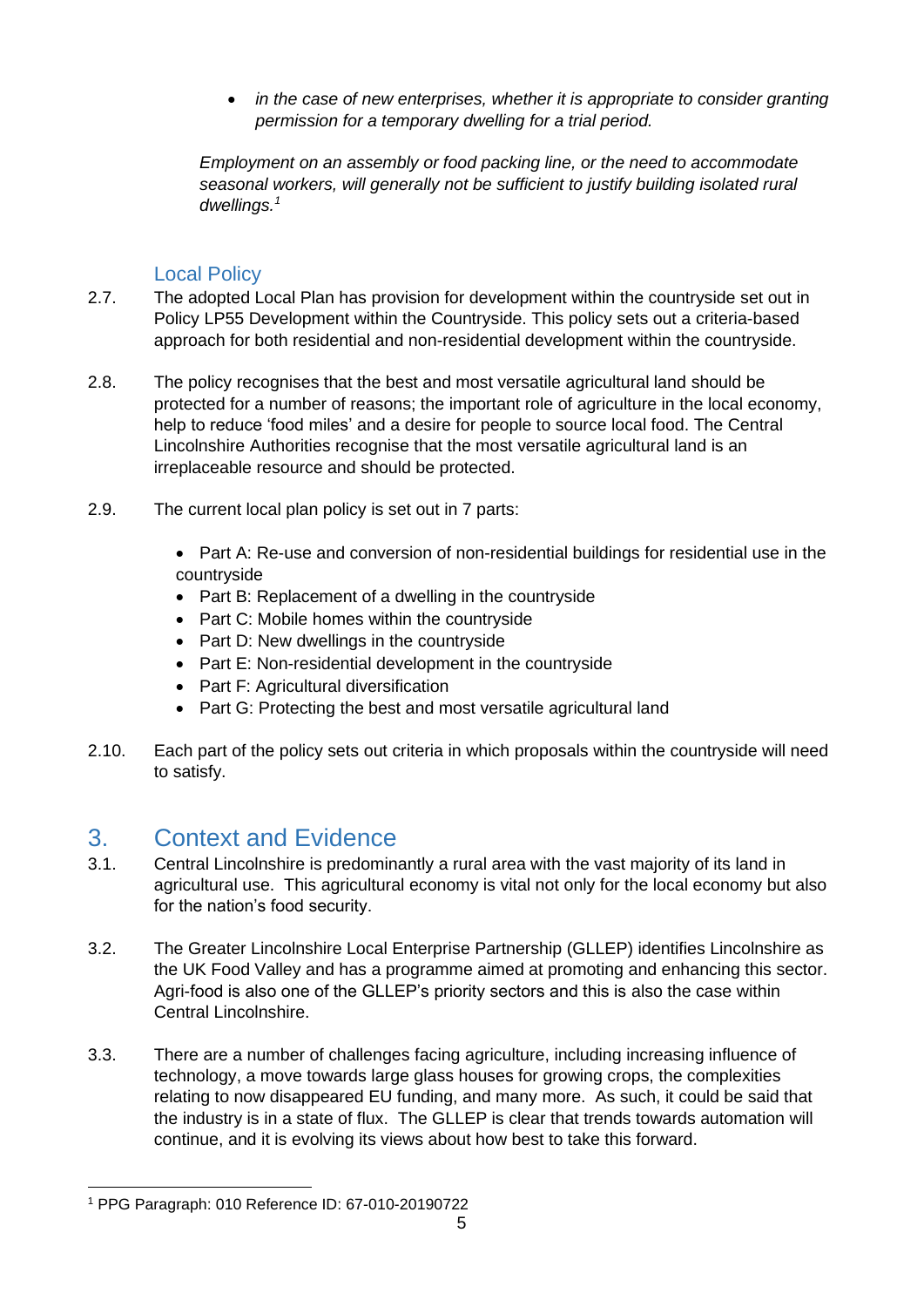3.4. The Local Plan may have some influence in what happened with agriculture, both in terms of homes being delivered for agricultural workers, but also for policy to manage development that is not covered by agricultural permitted development rights. The local plan policy will need to provide a framework for such decisions in light of the potentially competing priorities of protecting the countryside and fostering the agricultural industry at a time where the need for change in the industry may become great in the coming years.

# <span id="page-5-0"></span>4. Issues and Options Consultation

4.1. The Issues and Options Consultation sought respondents' views about growth distribution under proposal 7 which focuses on where new housing will be located.

Q7c – Breaking down the "Elsewhere" category Do you agree that the "Elsewhere" category should be broken down further to address deliverability? If so, what break down do you think should be used to reflect sustainability and/or market considerations?

- 4.2. There were a number of comments received in response to the question and the key issues can be summarised as follows:
	- It should be broken up by districts.
	- The definition of "elsewhere" is meaningless if it is not carried forward in the policies and it should be broken down further taking into account availability of facilities and connectivity.
	- There is scope for further differentiation in the "elsewhere" category in order to direct more development to settlements higher up the hierarchy, offering more sustainable locations for development.
	- Further evidence and understanding should be developed to support the assumed growth in the elsewhere category and also other housing and economic submarkets as a result of activity outside of Central Lincolnshire.
	- Leave the elsewhere category as it is the growth should be focused in the towns.
	- Only larger conurbations with jobs, schools and dedicated public transport and cycling and walking facilities should receive growth.
	- If the large villages list was shortened, by increasing the dwelling numbers or by applying an available amenities requirement, then large villages could be a more focused category, for example Cherry Willingham is already a focus for growth and the potential is enhanced with the LEB.
	- Should be decided based on the provision of infrastructure and services large villages can stand alone and smaller villages should be looked at as clusters.
	- Attention is needed to the needs of current residents of these areas, the addition of more people can cause chaos.
	- It should be further broken down and should be based on amenities, employment opportunities and good public transport links.
	- The areas chosen were selected from a sustainability perspective and market considerations are not a planning consideration.
	- It is important that it is clear what is proposed in all levels of the hierarchy so residents can consider planning implications in their area.
	- Would reduce the LSA to be tighter to the Lincoln urban area with small and medium villages relocated to the elsewhere category and ensure they are not over-developed or left without access to infrastructure.
	- Further clarity about the precise locations of development would assist with infrastructure delivery.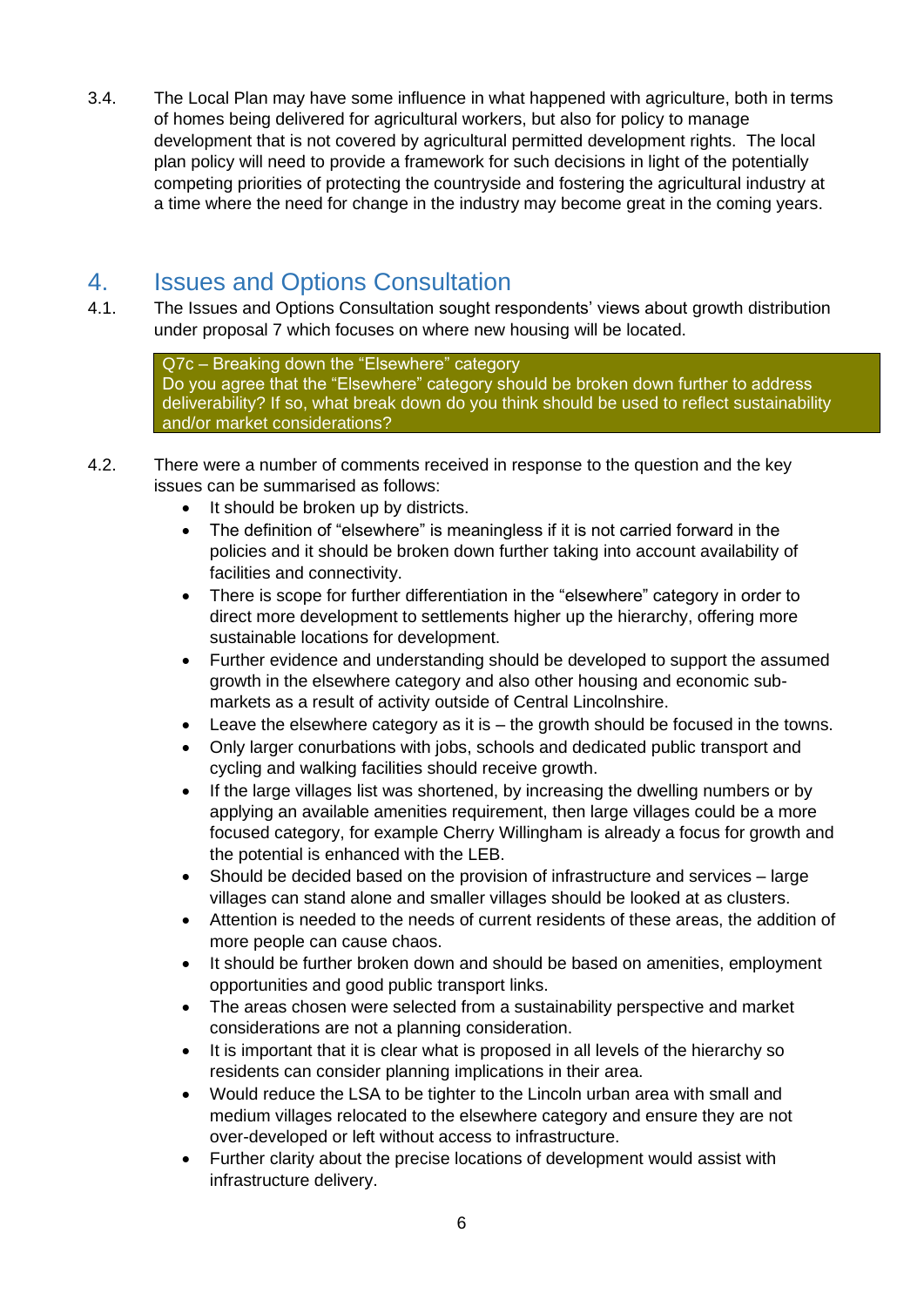- In light of the proposal to reduce the threshold of allocations to 10 dwellings, it is almost inevitable that there will be more locations in the elsewhere category.
- The focus should be on the settlement hierarchy.
- Individual neighbourhood plans have a lot of answers to the questions.
- Each area has its own level of deliverability and a percentage is not always a good indication of growth, with more attention paid to individuality.
- There is much land in the elsewhere category which is suitable for development and settlement should be considered further away from the Lincoln Strategy Area.
- This should not be broken down if this means that communities that have produced a neighbourhood plan needs to take on additional growth.
- If the "elsewhere" category is broken down, then Policy LP11 Affordable Housing, should also be changed to reflect this change.
- A more flexible approach is needed in the "elsewhere" category to enable market forces to dictate the level of housing achieved. Sustainability can remain the key policy determinant, but deliverability should be given and increased emphasis.
- Other categories such as brownfield and greenfield should be considered.
- Growth in small communities should only be delivered with local community support.
- The focus should be on development benefitting communities in the elsewhere category.
- Parish boundaries should be reinstated for an area's development limits.
- Market Rasen should continue to be a focus for development.
- Kirkby La Thorpe, with its proximity to Sleaford and the highways network is ideally placed for additional growth.
- 4.3. Another section within, the Issues and Options Consultation sought respondents' views about employment proposals in the countryside under proposal 15 which focuses on employment within the countryside.

Q15d – Detail for Employment Sites in the Countryside

Do you agree that the new Local Plan should include definition of what development is or is not acceptable on employment sites in the open countryside? If not, please explain why.

- 4.4. There were a number of comments received in response to the question and the key issues can be summarised as follows:
	- consideration should be given to permitting rural or workspace office schemes of
	- small scale (<1 acre) in rural areas where strong environmental credentials
	- demonstrated;
	- Should be clear understanding of what is acceptable, or not for employment sites in
	- the countryside, but agricultural sites should not be removed from employment site definition;
	- We must seek to protect the character of some parts of our beautiful county;
	- Support for clear definition;
	- Every proposal should be taken on merit and judged by the local community through
	- the neighbourhood plan process or equivalent;
	- All areas should be considered: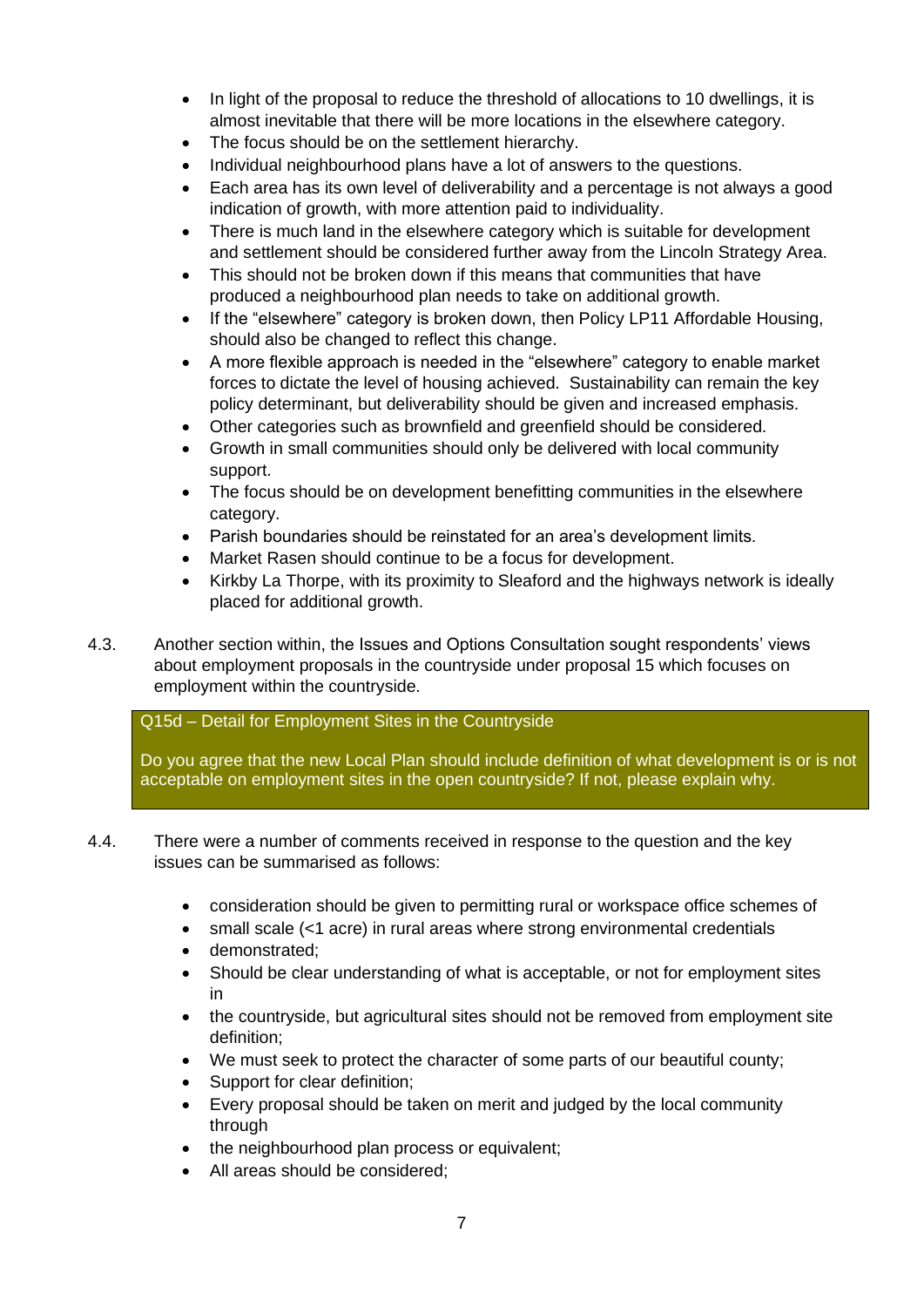- Principle of definition supported, but it should not be too restrictive, there should be a clear demarcation between pure agriculture and industrial/commercial to prevent
- drift into the countryside, development should be proportionate to location;
- Consideration should be given to whether mixed uses will make a site viable;
- Caution expressed against a restrictive policy defining what is not acceptable on employment sites in the open countryside, particularly if this restricts waste management facilities.
- Already covered in Neighbourhood Plans;
- Greater clarity for sites in the countryside may be beneficial to heritage assets;
- Certain uses can have a detrimental impact upon the area in which they are located, consideration needs to be taken in locating developments.
- Greater consideration of food and farming sector needs to be given to ensure necessary development and support.
- 4.5. The following next steps were identified on page 70 of the Issues and Consultation Report: "There was strong support for the proposals in relation to employment sites and a number of detailed comments which will require further consideration. It is suggested that the general approach proposed is pursued, with the details for the policy approach(es) being developed, but this may need to be amended to reflect emerging evidence."
- 4.6. The following next steps were identified on page 42 of the Issues and Consultation Report, "The responses to the questionnaire provided a lot of competing view points and raised many points worthy of further reflection. It is proposed that the breakdown of distribution will reflect the urban focus of the overall strategy which is considered to be a sustainable approach for Central Lincolnshire, but that it be kept under review taking into account both the likelihood of market delivery, availability of infrastructure and any specific needs being identified through evidence."

## <span id="page-7-0"></span>5. Regulation 18 Consultation

- 5.1. A Consultation Draft of the Local Plan was published for consultation between 30 June and 24 August 2021. During this eight week consultation comments were received on the plan, the policies within the plan, and supporting information and evidence.
- 5.2. A number of comments were received on this draft policy at the Regulation 18 consultation both in support of and objecting to the overall approach. Furthermore, a number of detailed comments were received and can be summarised as follows:
	- Suggestion that the policy should allow development of abandoned buildings in the countryside.
	- Suggestion that Part G should go further to address the need for glass houses as an increasingly important part of agriculture and horticulture.
	- Suggestion that the policy should include greater control for industrial development in the countryside even if it is associated with agriculture, potentially with a sequential test being applied favouring existing industrial sites and close to the road network.
	- Objections to various parts of the policy including Parts A and G.
	- Suggestion that the policy should allow for infill in open countryside.
	- Suggestion that the policy should also allow for development where it is not suitable in an urban area.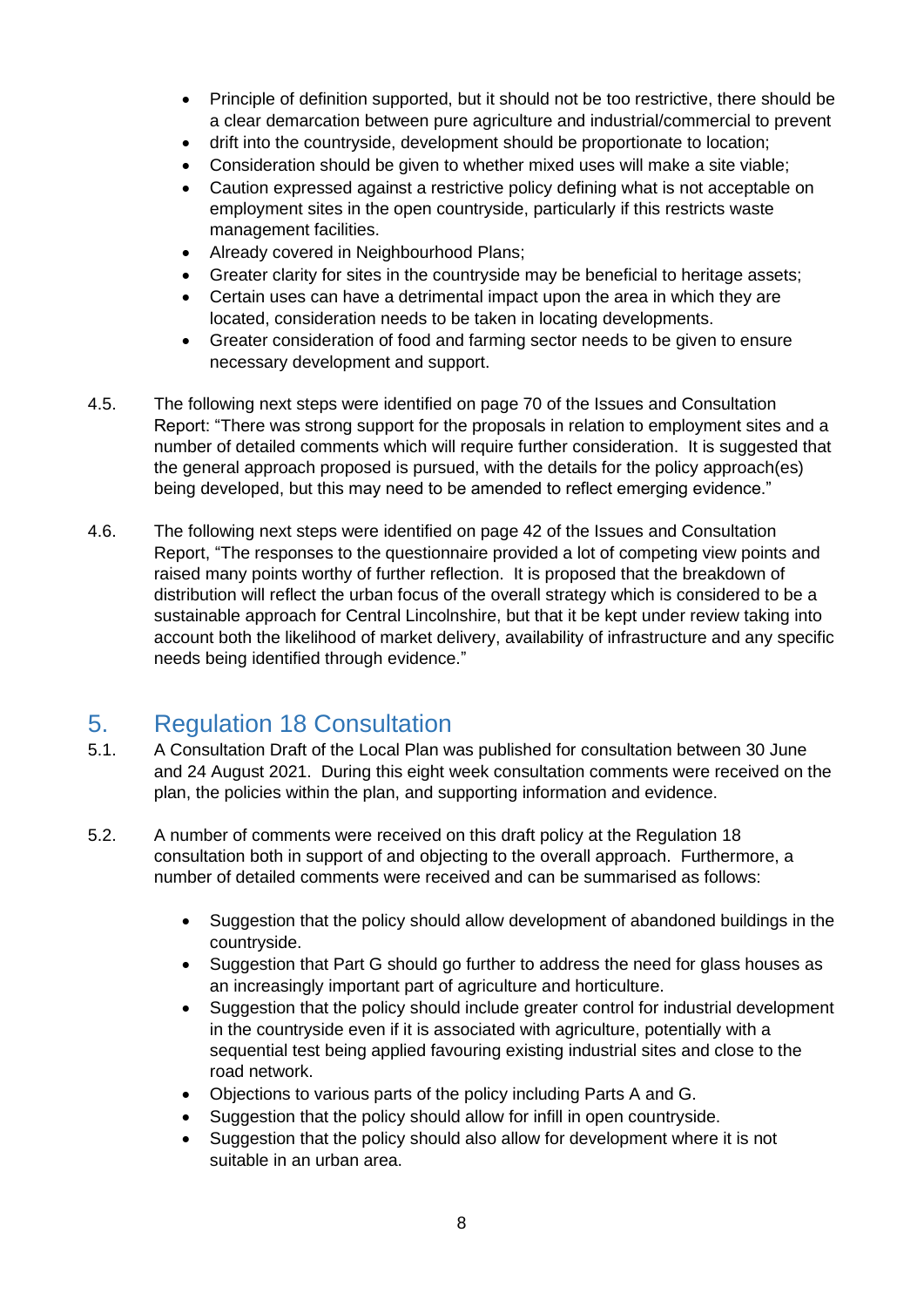5.3. The comments received at the Regulation 18 consultation were carefully considered, however, the policy is important to protect the countryside and also allow agriculture to flourish. Future iterations of the Local Plan may require this policy to be updated to account for further changes and enhancements to the industry, but at this time it is considered that this policy is sound and will help ensure only sustainable development occurs in the countryside. As such, no major changes were made to this policy following the Regulation 18 Consultation.

# <span id="page-8-0"></span>6. Proposed Approach in Draft Local Plan

- 6.1. The proposed approach is an update to the original Local Plan policy LP55 (Development in the Countryside). The policy retains the criteria-based approach to the 7 key areas:
	- Part A: Re-use and conversion of non-residential buildings for residential use in the countryside
	- Part B: Replacement of a dwelling in the countryside
	- Part C: Mobile homes within the countryside
	- Part D: New dwellings in the countryside
	- Part E: Non-residential development in the countryside
	- Part F: Agricultural diversification
	- Part G: Protecting the best and most versatile agricultural land
- 6.2. The policy builds on the existing local plan policy, which has generally proven successful since the plan was adopted. The policy generally seeks to ensure that development is generally limited in the countryside except for a number of specific examples.
- 6.3. This approach will help avoid development being allowed unless it is intrinsically linked to a rural enterprise or where the site specific context is such that development would not be harmful. This approach will ensure that the countryside is protected but will allow reasonable flexibility for farmers and those operating other rural enterprises to allow their businesses to flourish.

# <span id="page-8-1"></span>7. Reasonable Alternative Options

7.1. The following alternative options have been considered for this policy (option 1 being the preferred option).

**Option 1:** A policy that provides clarity for what development will and will not be allowed in the countryside limiting it to very specific types of development.

**Option 2:** No policy and instead relying on general local plan policy and national policy.

7.2. Option 1 provides clarity on what development would or would not be supported within the countryside. National policy alone would not be sufficient to rely on given the specific Central Lincolnshire rural context. The inclusion of a policy on this subject helps to improve certainty for residents, applicants and decision takers on relevant planning applications.